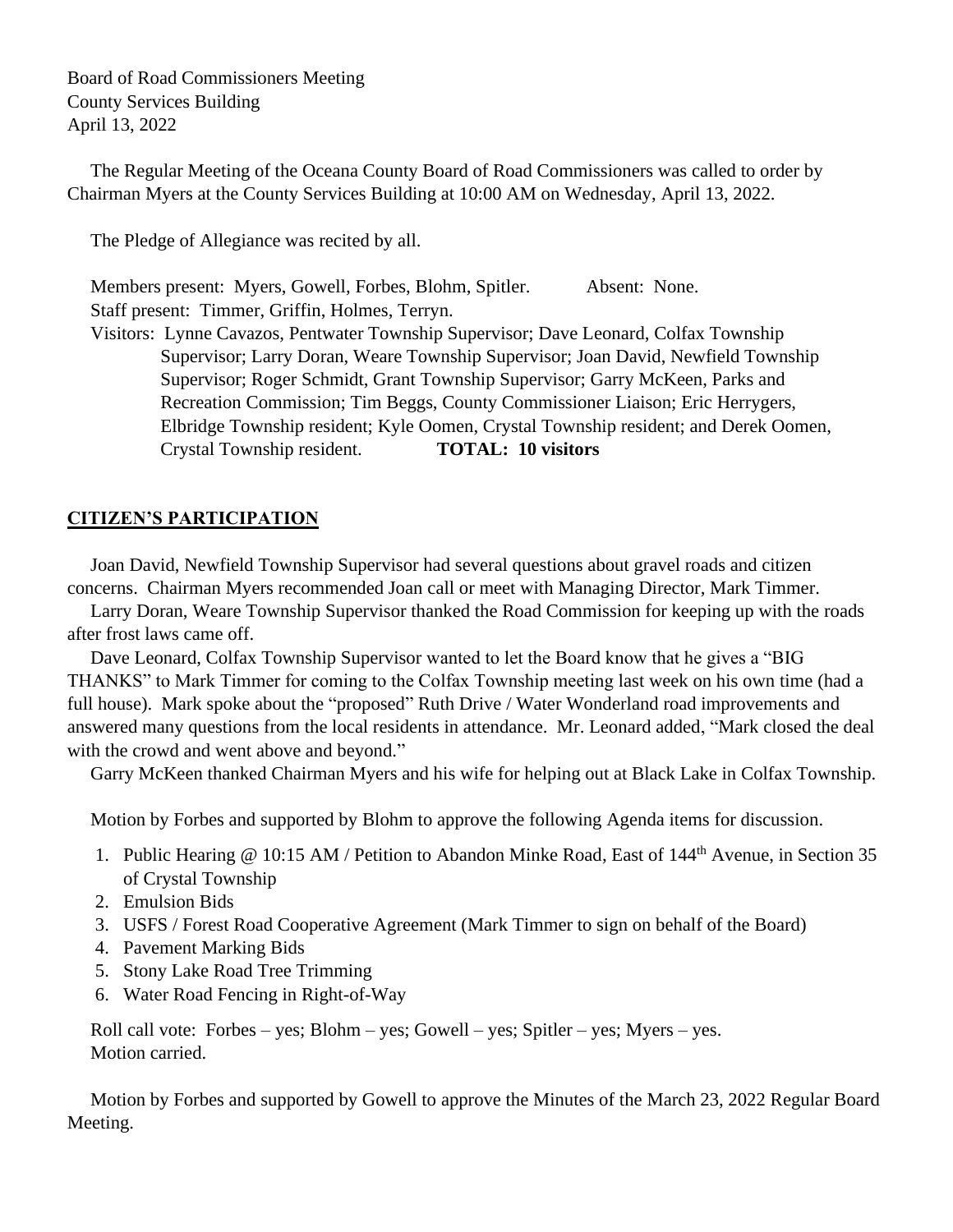Roll call vote: Forbes – yes; Gowell – yes; Blohm – yes; Spitler – yes; Myers – yes. Motion carried.

 The Revenues & Expenditures Report and Cash Flow Statement were given to the Board members to review.

Motion by Forbes and supported by Gowell to approve the following Vouchers as presented.

| Voucher No. 72239 (Accounts Payable 3-30) | \$205,083.34 |
|-------------------------------------------|--------------|
| Voucher No. 72240 (Payroll 3-30)          | \$75,194.82  |
| Voucher No. 72241 (Accounts Payable 4-13) | \$317,541.12 |
| Voucher No. $72242$ (Payroll 4-13)        | \$77,255.18  |
|                                           | \$675,074.46 |

 Roll call vote: Forbes– yes; Gowell – yes; Blohm – yes; Spitler – yes; Myers – yes. Motion carried.

 Oceana County Road Commission piggy-backed with Kent County Road Commission and Newaygo County Road Commission on emulsion and fog seal bids for 2022.

# **RESOLUTION NO. 1 – EMULSION BIDS**

 Motion by Forbes and supported by Gowell to accept all bids and authorize Managing Director, Mark Timmer to utilize emulsion bids in the best interest of the Road Commission and Townships.

 Roll call vote: Forbes – yes; Gowell – yes; Blohm – yes; Spitler – yes; Myers – yes. Motion carried.

# **RESOLUTION NO. 2 – SIGN ROAD PROJECT AGREEMENT – USDA, FOREST SERVICE, HURON-MANISTEE NATIONAL FORESTS**

 Motion by Gowell and supported by Forbes to have Managing Director, Mark Timmer sign the U.S. Forest Service / Forest Road Cooperative Agreement #22-RO-11090400-026. This agreement is effective through February 20, 2024 and shall not exceed \$15,000.00.

 Roll call vote: Gowell – yes; Forbes – yes; Blohm – yes; Spitler – yes; Myers – yes. Motion Carried.

 The following bids were opened for pavement marking for 2022. The contract award is for a 1-year contract with the option of renewing for a possible two (2) more years upon agreement of both parties.

| <b>Vendor</b>         | Amount       |
|-----------------------|--------------|
| <b>MPM</b>            | \$143,393.85 |
| <b>PK</b> Contracting | \$149,923.34 |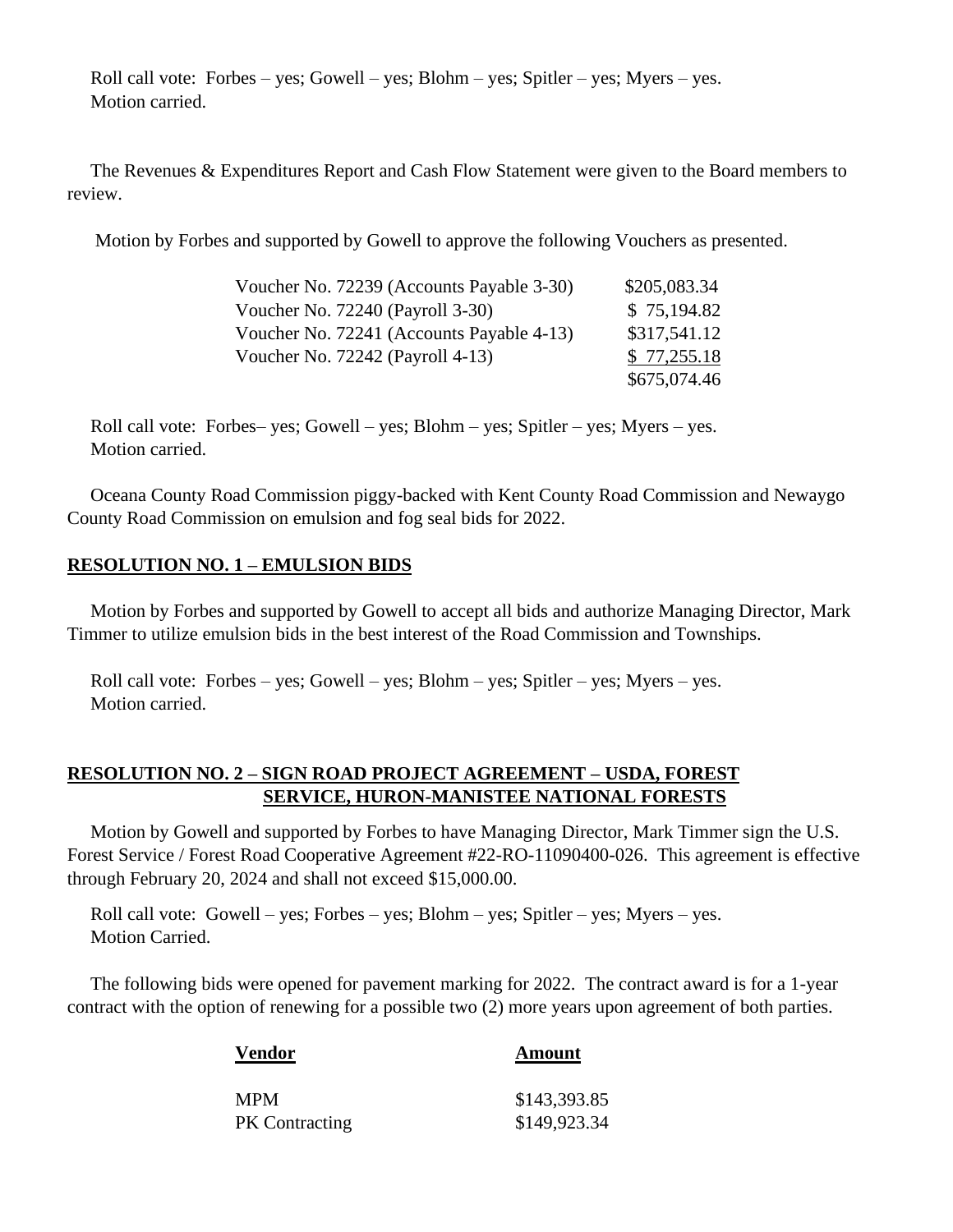### **RESOLUTION NO. 3 – PAVEMENT MARKING BIDS**

Motion by Forbes and supported by Gowell to accept all bids for Pavement Marking for 2022.

 Roll call vote: Forbes – yes; Gowell – yes; Blohm – yes; Spitler – yes; Myers – yes. Motion carried.

 Commissioner Blohm inquired about the tree trimming being done on Stony Lake Road (some tree limbs hanging over the road). Mark Timmer advised that he will take a look at this but the tree trimming in this area has not yet been completed.

 Commissioner Blohm also asked about Water Road fencing in the Right-of-Way located in Grant Township (fencing goes up to the road). Mark Timmer commented "if this fencing is outside the Right-of-Way no permit would be needed but; if the fencing is in our 33' Right-of-Way a permit would be needed."

### **At 10:15 AM Chairman Myers opened the Public Hearing regarding the request by Chris Kasul to abandon Minke Road, East of 144th Avenue, in Section 35 of Crystal Township.**

 The Board members were all given copies of the abandonment paperwork, proof of payment of the \$500.00 abandonment fee, written documents for/against the abandonment, and paperwork from Crystal Township supporting the abandonment.

 The Chairman explained the protocol for the Public Hearing to all in attendance and asked for statements from the Petitioner, Chris Kasul, who was not in attendance.

 Mark Timmer read several letters aloud that were in favor and had no issues with the proposed abandonment. The letters were from Ron Smith, Crystal Township Zoning Administrator; Jacob Lubera, District Ranger with the Forest Service; Barney McFarren, abutting property owner South of Minke Road; and Debra Herrera, Crystal Township Supervisor.

Chairman Myers then asked for opposing comments.

 Chairman Myers mentioned he had received calls from Craig Cooper as well as an individual named Bromley who were both opposed to closing this road.

 Eric Herrygers, Elbridge Township resident commented that a lot of people use this road to snowmobile and is totally against closing this road or any county road.

 Kyle Oomen stated his Dad, Uncle, and himself have used this road for years and are totally opposed to closing the road.

Larry Doran, Weare Township Supervisor also commented he is opposed to closing the road.

 Chairman Myers asked if there were any other comments. There being none the Public Hearing was closed at 10:26 AM.